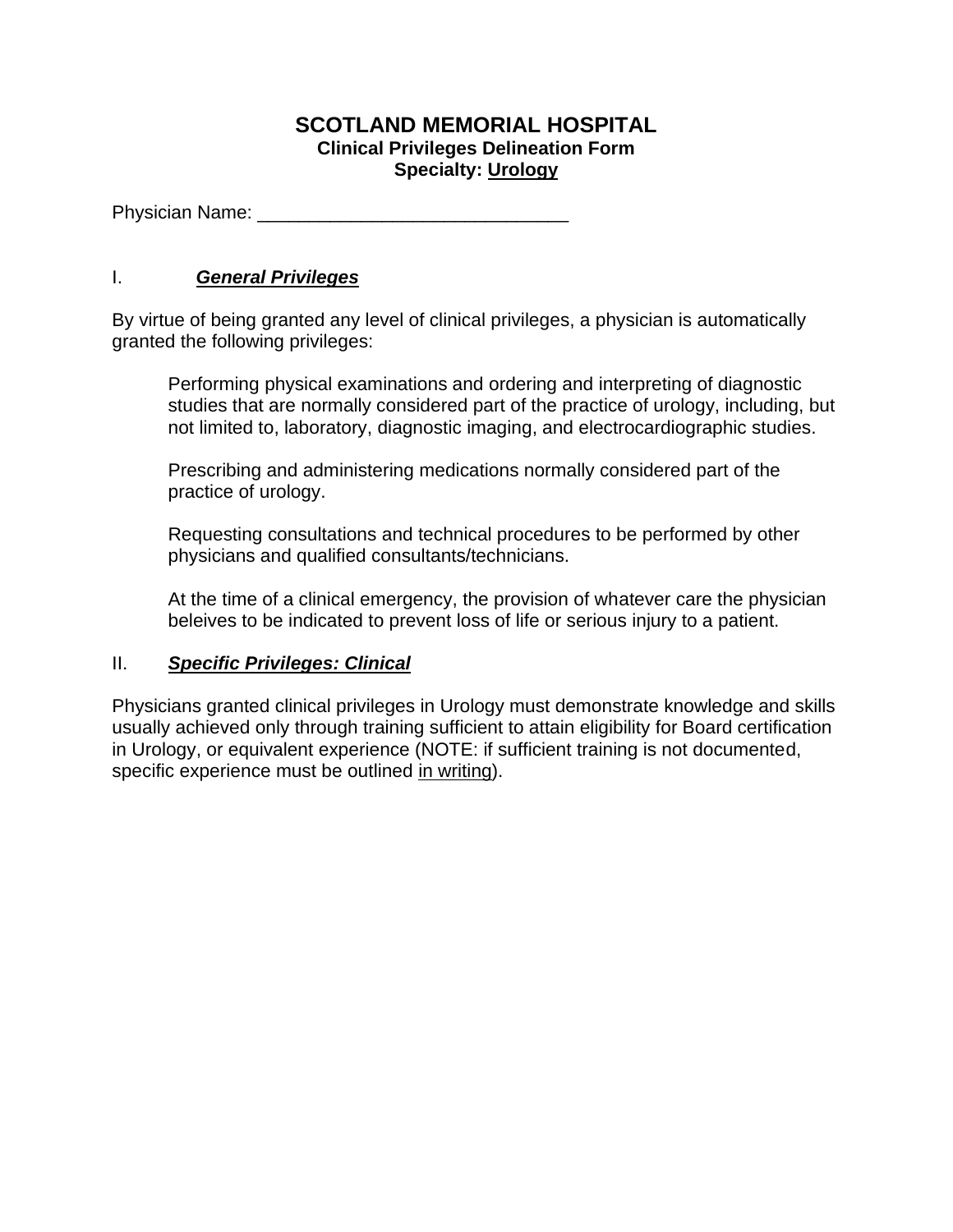#### **General Care Privileges**

|                                             |  | Requested   Approved   Not Approved/Approved with Restrictions |
|---------------------------------------------|--|----------------------------------------------------------------|
| Admission and non-surgical treatment of     |  |                                                                |
| all patients urologic or -related problems. |  |                                                                |

### **Privileges for Surgical Procedures**

| <b>Procedure</b>                        | <b>Requested</b> | Approved Not Approved /Approved with Restrictions |
|-----------------------------------------|------------------|---------------------------------------------------|
| Nephrectomy                             |                  |                                                   |
| Pyelotomy/Pyeloplasty                   |                  |                                                   |
| Ureterotomy                             |                  |                                                   |
| Cystostomy                              |                  |                                                   |
| Suprapubic prostatectomy                |                  |                                                   |
| Other suprapubic bladder surgery        |                  |                                                   |
| Cystectomy                              |                  |                                                   |
| Cystoscopy & retrograde pyelogram       |                  |                                                   |
| Transurethral cysto. & prostate surgery |                  |                                                   |
| Hydrocele, spermatocele, variocele      |                  |                                                   |
| Vasectomy                               |                  |                                                   |
| Testicular surgery                      |                  |                                                   |
| Circumcision & meatotomy                |                  |                                                   |
| Major surgery of penis                  |                  |                                                   |
| Seminal vesicle surgery                 |                  |                                                   |
| Urethral surgery                        |                  |                                                   |
| Vasdeferens surgery                     |                  |                                                   |
| Epididymis surgery                      |                  |                                                   |
| Retroperitoneal node dissection         |                  |                                                   |
| Calculae of urinary system/ESWL         |                  |                                                   |
| Ureteroscopy                            |                  |                                                   |
| All Gu-Prosthesis                       |                  |                                                   |
| Contigen implant                        |                  |                                                   |
| Percutaneous nephrolithotomy            |                  |                                                   |
| Diagnostic laparoscopy                  |                  |                                                   |
| Laparoscopic pelvic lymph node          |                  |                                                   |
| dissection                              |                  |                                                   |
| Laparoscopic varicose celectomy         |                  |                                                   |
| Laparoscopic orchiopexy                 |                  |                                                   |
| Urologic laser surgery                  |                  |                                                   |

I hereby request the clinical privileges listed above.

 $\overline{\phantom{a}}$ 

Applicant Signature:\_\_\_\_\_\_\_\_\_\_\_\_\_\_\_\_\_\_\_\_\_\_\_\_\_\_\_\_\_\_\_ Date: \_\_\_\_ / \_\_\_\_\_ /

#### **DEPARTMENT CHAIRMAN APPROVAL**

**NOTE:** Any request indicated as "Not Approved/Approved with Restrictions" must be explained here, including listing any restrictions: